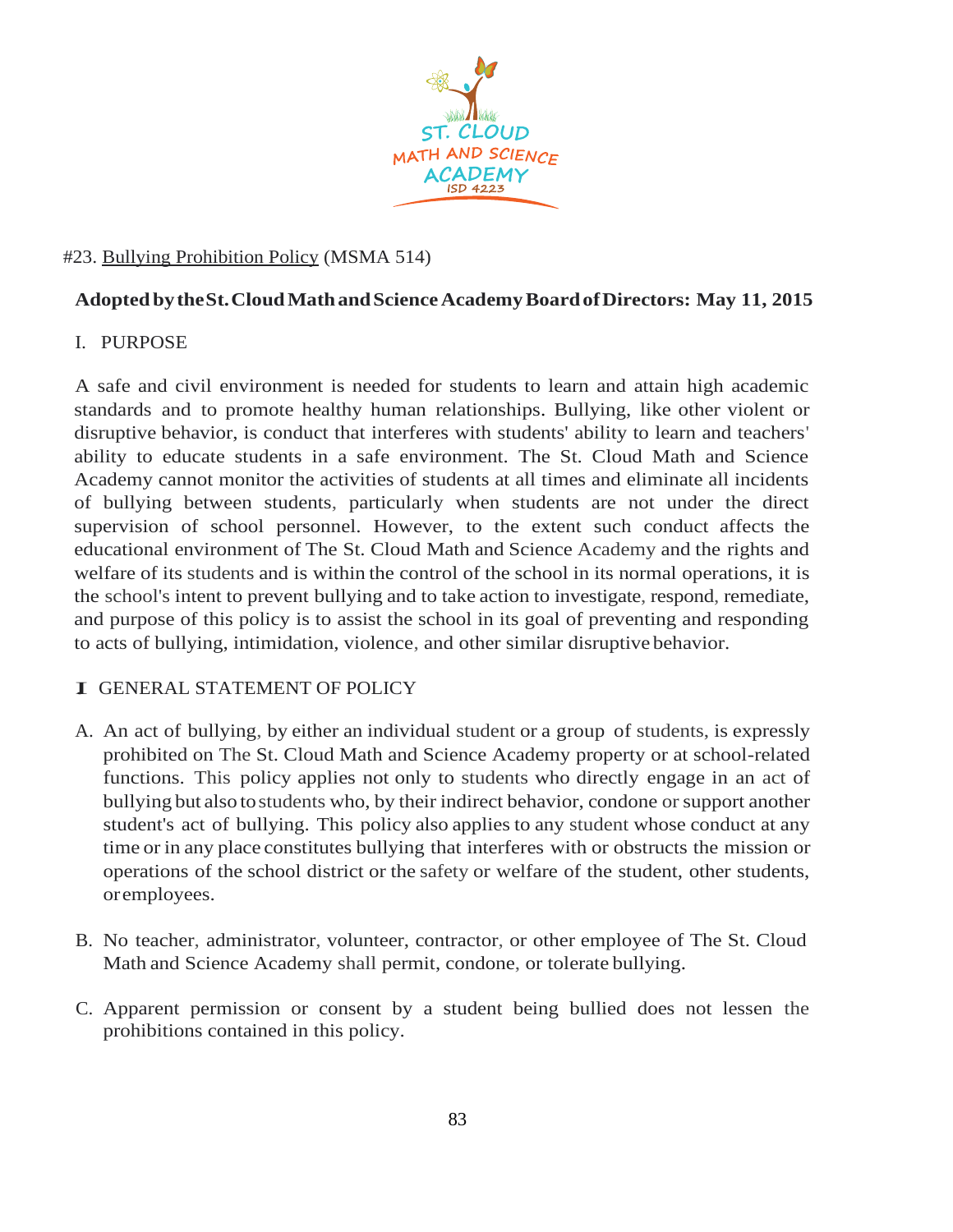- D. Retaliation against a victim, good faith reporter, or a witnessof bullying is prohibited.
- E. False accusations or reports of bullying against another student areprohibited.
- F. A person who engages in an act of bullying, reprisal, or false reporting of bullying or permits, condones, or tolerates bullying shall be subject to discipline for that act in accordance with St. Cloud Math and Science Academy's policies and procedures. The school may take into account the following factors:
	- 1. The developmental and maturity levels of the partiesinvolved;
	- 2. The levels of harm, surrounding circumstances, and nature of thebehavior;
	- 3. Past incidences or past or continuing patterns of behavior;
	- 4. The relationship between the parties involved; and
	- 5. The context in which the alleged incidents occurred.

Consequences for students who commit prohibited acts of bullying may range from positive behavioral interventions up to and including suspension and/or expulsion. Consequences for employees who permit, condone, or tolerate bullying or engage in an act of reprisal or intentional false reporting of bullying may result in disciplinary action up to and including termination or discharge. Consequences for other individuals engaging in prohibited acts of bullying may include, but not be limited to, exclusion from school property and events and/or termination of services and/or contracts.

G. The school will act to investigate all complaints of bullying and will discipline or take appropriate action against any student, teacher, administrator, volunteer, contractor, or other employee of theschool district who is found to have violated this policy.

#### *Definitions*

For purposes of this policy, the definitions included in this section apply.

- A. "Bullying" means any written or verbal expression, physical act or gesture, or pattern thereof, by a student that is intended to cause or is perceived as causing distress to one or more students and which substantially interferes with another student's or students' educational benefits, opportunities, or performance. Bullying includes, but is not limited to, conduct by a student against another student that a reasonable person under the circumstances knows or should know hasthe effect of:
	- 1. harming a student;
	- 2. damaging a student's property;
	- 3. placing a student in reasonable fear of harm to his or her person or property; or
	- 4. creating a hostile educational environment for a student.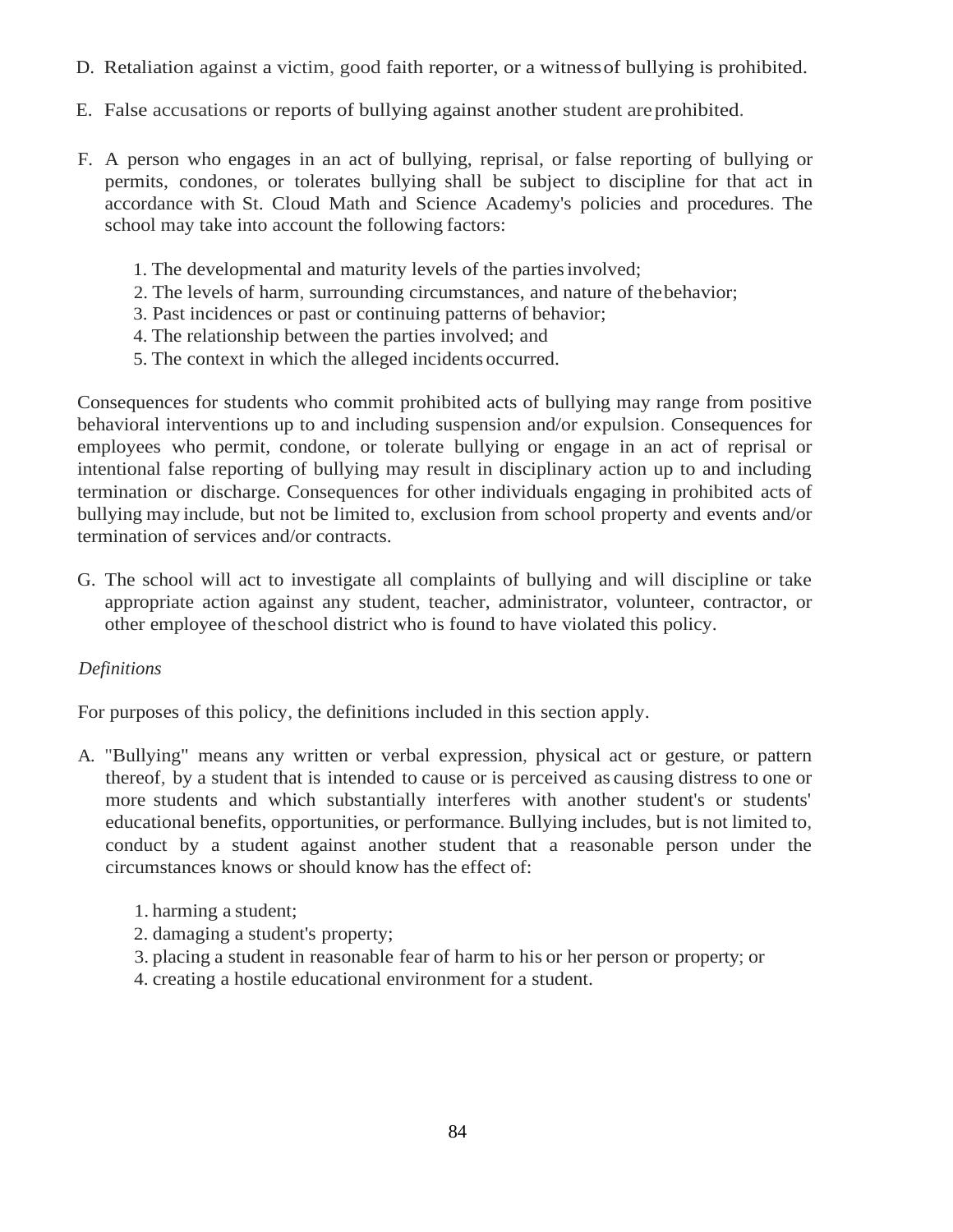B. "Immediately" means as soon as possible but in no event longer than 24hours.

C. "On school property or at school-related functions" means all school buildings, school grounds, and school property or property immediately adjacent to school grounds, school bus stops, school buses, school vehicles, school contracted vehicles, or any other vehicles approved for school purposes, the area of entrance or departure from school grounds, premises, or events, and all school-related functions, school-sponsored activities, events, or trips. School property also may mean a student's walking route to or from school for purposes of attending school or school-related functions, activities, or events. While prohibiting bullying at these locations and events, the school does not represent that it will provide supervision or assume liabilityat these locations and events.

# *Reporting Procedure*

- A. Any person who believes he or she has been the victim of bullying or any person with knowledge or belief of conduct that may constitute bullying shall report the alleged acts immediately to the school director. A student may report bullying anonymously, but action may not be taken against an alleged perpetrator based solely on an anonymous report.
- B. The St. Cloud Math and Science Academy encourages the reporting party or complainant to use the report form available from the director or available from the school office, but oral reports shall be considered complaints as well.
- C. The director is the person responsible for receiving reports of bullying at the building level. Any person may report bullying directly to a school human rights officer.
- D. A teacher, school administrator, volunteer, contractor, or other school employee shall be particularly alert to possible situations, circumstances, or events that might include bullying. Any such person who receives a report of, observes, or has other knowledge or belief of conduct that may constitute bullying shall inform the director/Academic Director immediately.
- E. Reports of bullying are classified as private educational and/or personnel data and/or confidential investigative data and will not be disclosed except as permitted bylaw.
- F. Submission of a good faith complaint or report of bullying will not affect the complainant's or reporter's future employment, grades, or work assignments, or educational or work environment.
- G. The school will respect the privacy of the complainant(s), the individual(s) against whom the complaint is filed, and the witnesses as much as possible, consistent with the school district's obligation to investigate, take appropriate action, and comply with any legal disclosure obligations.